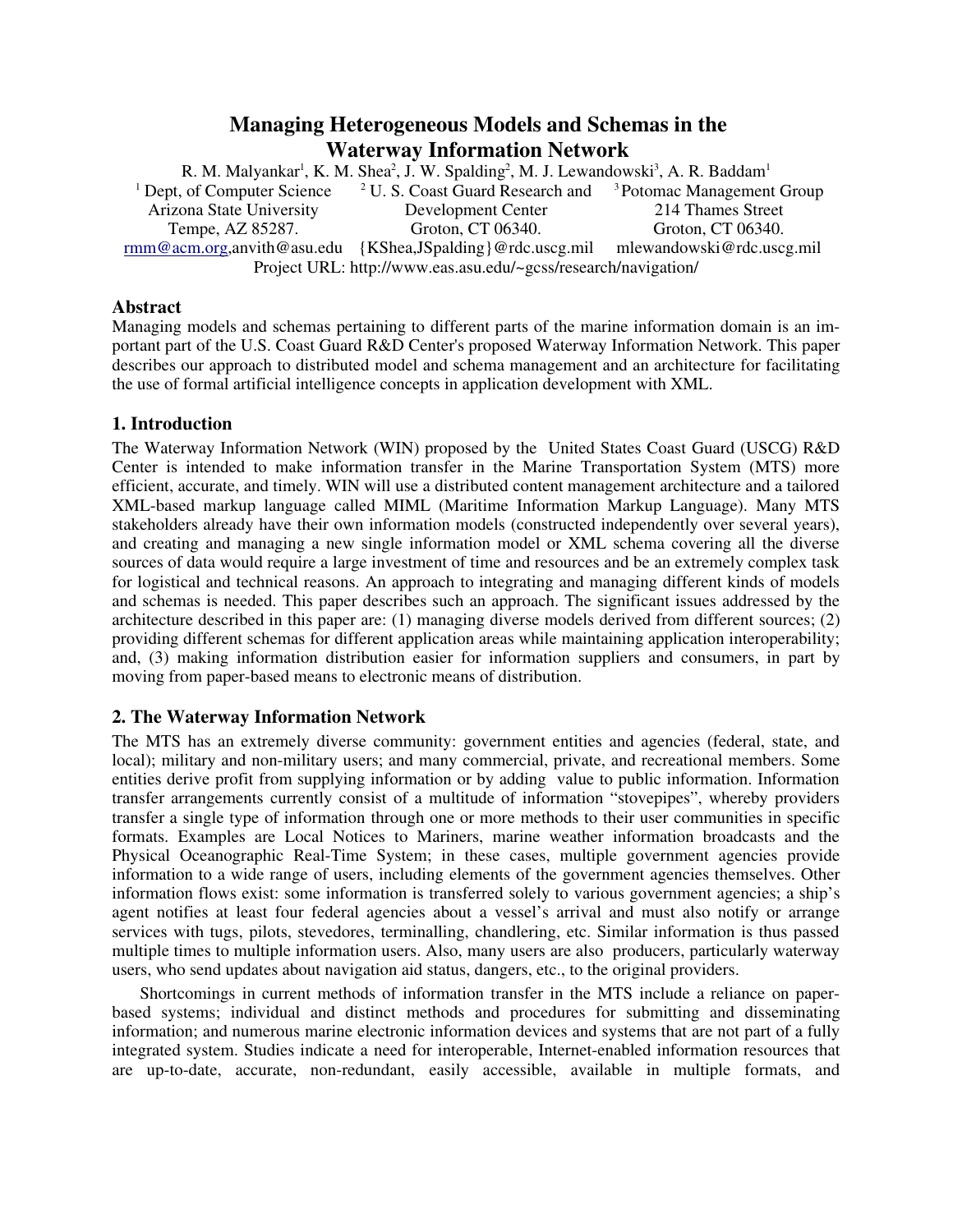decentralized (USDoT 1999, NRC 1999, USCG-PMG 2001).

WIN will provide an integrated Internet-based solution as an alternative to the "stovepipe" information transfer process; emphasize distributed content management where information providers retain control of their data; and facilitate bi-directional flow of information, all without a central hub. Given the diversity and number of information providers, WIN must include different models and schemas corresponding to different interests and sub-domains of marine information, and provide a mechanism for distributed management of models and schemas. WIN will also provide an XML markup language, MIML, for information exchange. The next section describes our technical solution to the problem of distributed definition and management of models and schemas (i.e., the markup vocabulary) for WIN/MIML. (This is complemented by a "process" solution, omitted for brevity.)

#### **3. Model and Schema Management**

A model describes a knowledge domain in terms of entities and their relationships. We use the term *model* to cover computational ontologies as well as less formal models, e.g., tabulations of data items and relations. An ontology is a formal representation of a domain in terms of classes, sub-classes, instances, relationships, constraints, etc., and is based on a formal representation language with rigorous and welldefined semantics. The advantage of such a formal representation is that its semantics are the same in any application, which makes the representation reusable across applications, and that general-purpose software can be used for searching, inferencing, etc. Ontologies are increasingly being used to support intelligent searching, knowledge-base navigation, inferencing and reasoning. We hope to use ontological representations in WIN where possible, so as to allow future intelligent applications such as reasoning and hierarchical indexing of knowledge bases, and to provide applications with clear and unambiguous semantics for entities and relationships. Given that application developers will need XML schemas, it is necessary to provide a way of managing different models and schemas and making any linkages between models and schemas clear to modelers, schema designers, and application developers.

Our approach to the three issues mentioned in Section 1 is based on allowing models to be expressed in any of a selected set of standard forms and providing convertors to generate XML schemas directly from the models. These initial schemas are *type libraries* in that their contents describe entities and attributes taken from the models, instead of document elements – they describe the data rather than the documents. Other schemas are derived from these type libraries; these derived schemas describe the documents used in the domain. Figure 1 shows the relationships between examples of models, type library schemas, and application schemas. (Model names in the figure are illustrative examples.) One view of the different domains (and hence the different subdivisions of MIML) is given in (Malyankar 2002), which also discusses the relationship between ontologies and markup vocabulary.

The process of creating type libraries is being automated using a schema generator (one generator for each model format). The type libraries are application independent and are used to derive application schemas in the next level in the schema hierarchy. These schemas will be created and maintained by model and schema designers. Both type libraries and application schemas can be used by application schema designers to create other application schemas. The application schemas can be directly used by various applications, e.g., database update, vessel tracking, etc. Figure 1 shows examples of application schemas, such as a "C.P. Schema" for Coast Pilot-type information and an "ENC Update Schema" for distributing chart updates.

The major functional components of our approach are: (i) a r*egistry of models and schemas,* i.e., a "dictionary" of models, schemas, MIML tags, classes, attributes, metadata, etc.; (ii) *model and schema maintenance* functionality; and (iii) *model merging* capabilities for combining models. Sundry components, such as access control mechanisms and translators between different data formats, are also envisaged. Future incorporation of models in formats other than Protege and future use of RDF or OWL (Web Ontology Language) will be possible by adding appropriate convertors. Each model and type library will have its own namespace, while application schemas will have other namespaces. Questions of structural and naming conflicts, etc., will be addressed by limiting the scope of namespaces, defining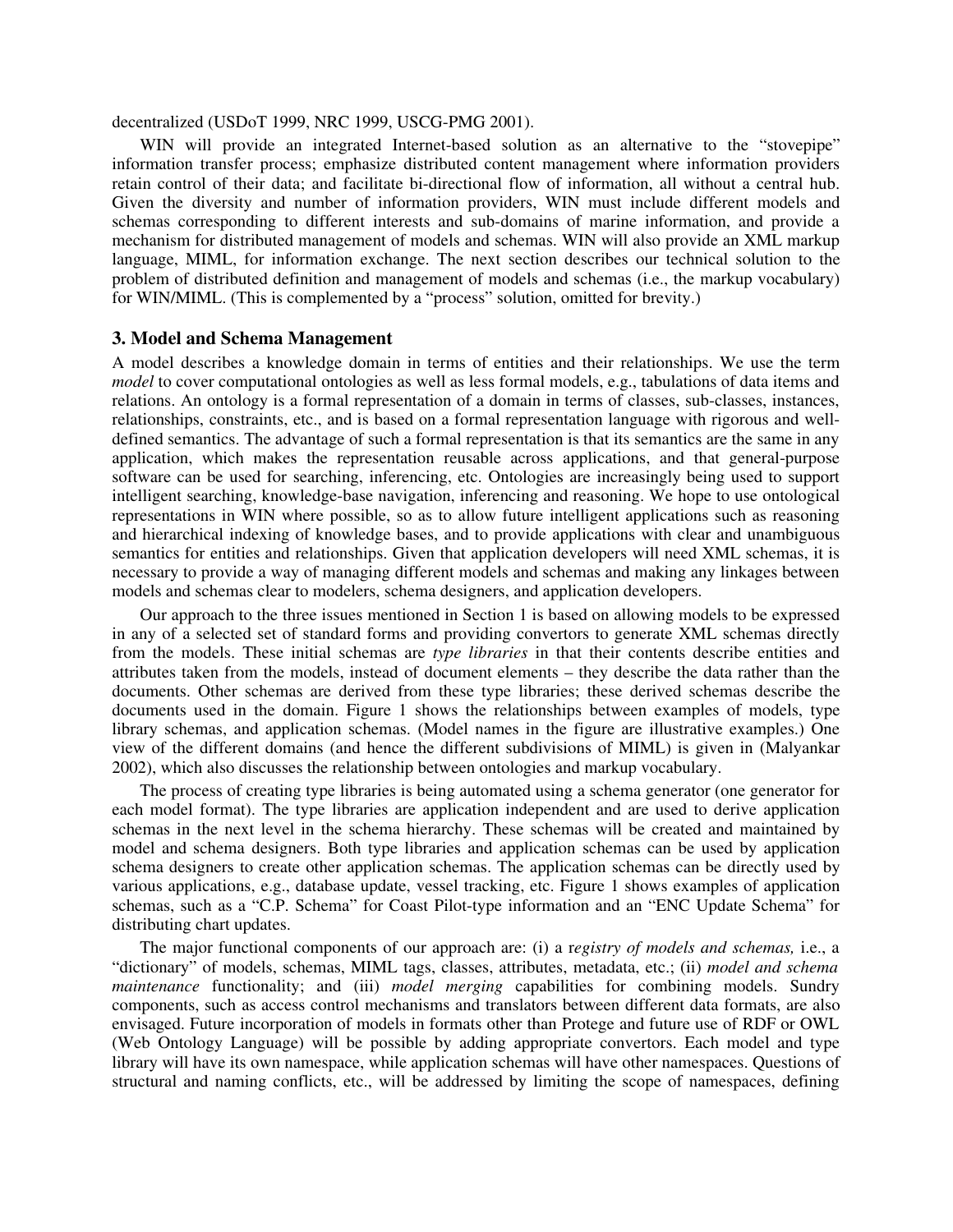

Figure 1: Relationship between models, type libraries, and application schemas

special namespaces for widely-used data, and using the registry for preventing conflicts in the first place.

The advantages of this approach lie in the separation of domain descriptions from applications. The domains are described by the models, while the documents exchanged by applications are described by the application level schemas. This separation makes it easier for application designers to concentrate on data handling and information processing in their applications, without needing to expend a great deal of efforts understanding the domain, because the schemas – their representations of the domains – are guarantees of the form, relationships, and (to an extent) the content of the data they will need to handle. Errors in form and content can be detected through the XML processor and XML parsing libraries. Relationships between data elements are also available – it becomes possible for an application to know, for example, that latitude in decimal degrees and latitude in degrees+minutes are both representations of the same geolocational concept. The architecture also allows disparate models from disparate sources, expressed in different formats, to be included in WIN with a minimum of added effort. This addresses the logistic and technical problems involved in bringing in stakeholders from different sub-domains (e.g., meteorology, nautical charts, cargo service providers), each of whom may have significant effort invested in existing domain models for their own domains. Adding a new domain model now becomes a matter of writing a schema generator to convert that model format into a new type library .

Another important advantage is the retention of a clear relationship between XML tags and attributes, and entities and attributes in the underlying domains. Any tag or attribute belonging to a type library schema is unambiguously identified with one and only one class or attribute in one and only one model. This will be important for future intelligent applications which can reason about concept interrelationships – for example, an intelligent information retrieval application which obtains information about weather from different sources will be able to figure out that sea conditions, temperature, and visibility are all different kinds of weather conditions. Future semantic web applications will need access to formal representations of MTS domain knowledge; this is provided for in our design.

#### **4. Related Work**

Ontolingua (Farquhar et al., 1997) provides an environment for publishing and editing ontologies and, in conjunction with Chimaera (McGuiness et al., 2000) provides ontology management features such as ontology merging and diagnostics. WebOnto/Tadzebao (Domingue et al 1998) is a collection of tools for ontology construction that allows geographically dispersed designers to work together. Functionality for distributed ontology creation is planned for a future release of Protege (Grosso et al., 1999). There are also numerous efforts on database interoperability, schema merging, and ontology mapping – these differ